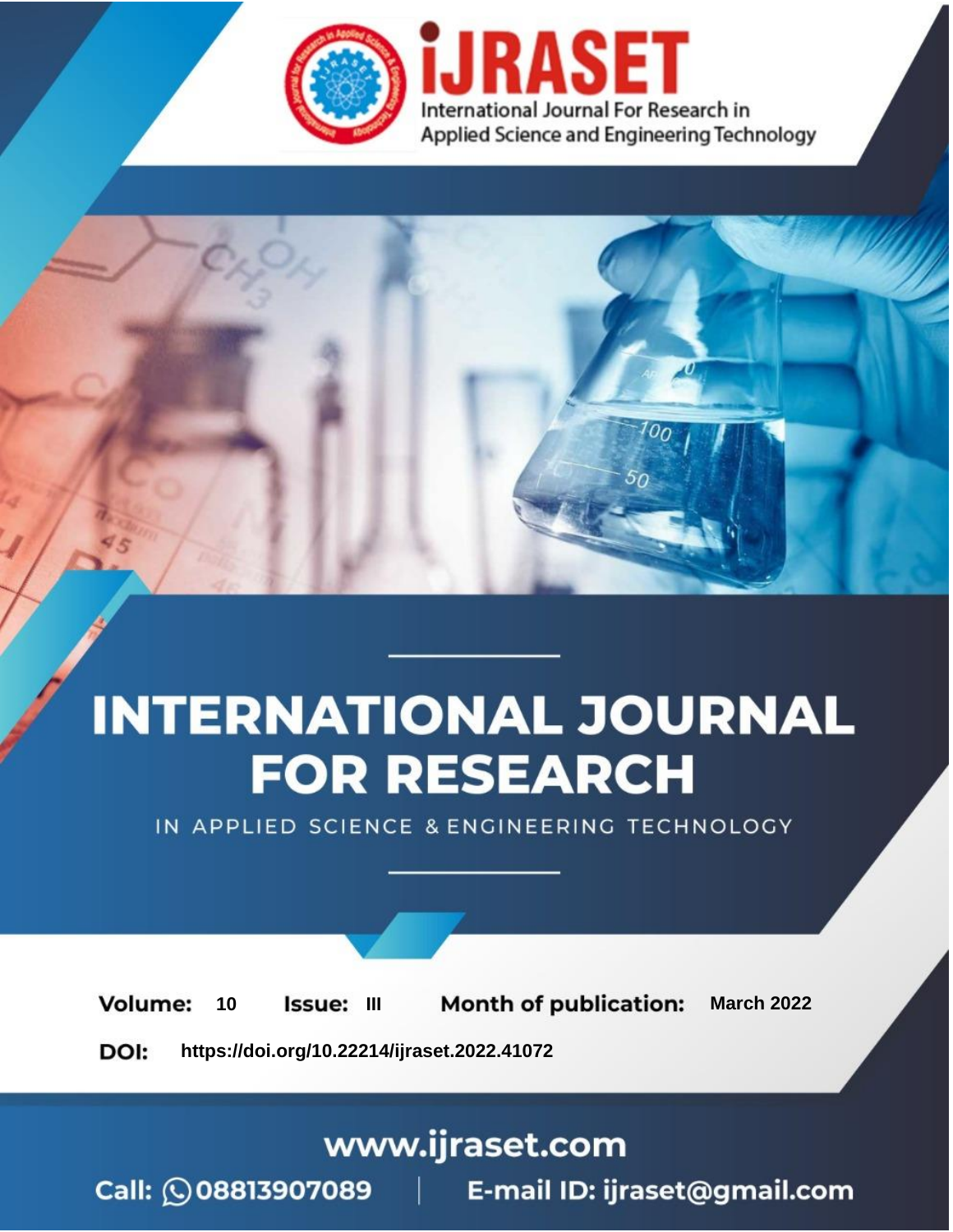

### **Design and Fabrication of Groundnut Sheller**

Manthan Patil<sup>1</sup>, Chirag Raut<sup>2</sup>, Rahul Raut<sup>3</sup>, Anish Vartak<sup>4</sup>, Iqbal Mansuri<sup>5</sup>

*1, 2, 3, 4Mechanical Department, Mumbai University <sup>5</sup>Assistant Professor, Mechanical Engineering Theem College of Engineering Boisar*

*Abstract: In a developing countries like India groundnuts is grown on small scale, so there is a lack of lack of groundnut sheller machine which are affordable. The average price of peanut is approximately twice the price of pod. There are some groundnut sheller machines are available in market but the cost is not affordable and also they are large in size so they are not suitable for domestic applications they are suitable for mass production like industrial applications. Hence it is essential to design and fabricate a portable groundnut sheller machine for domestic applications. The performance of the machine was evaluated in terms of overall capacity, shelling and material efficiency and mechanical damage. This paper describes about the working, result and conclusion of the groundnut shelling machine.*

*Overall, this project involves processes like design, analysis, fabrication and assembling of different components.*

#### **I. INTRODUCTION**

The process of removal of the skin and bark of the beans is a very time-consuming process and requires labour. Hence machine could fasten this process and reduce labour to one man that would be very advantageous in mass production. The need of this machine is in food processing industry and in agriculture sector for de-shelling of the beans. The bean Sheller will be very efficient for mass production. The objective of this machine is to speed up the process of de-shelling and to reduce the labour work. When the beans are de-shelled manually the bean are pressed at the edge and their shell opens. Same thing happens when we thrash the bean at a hard place it opens up its shell. The same principal is used here in our bean Sheller. The beans are hit by the wooden arms and they cause the bean's skin to rupture and the beans fall in our collect.

#### **II. OBJECTIVES**

*A.* The main and basic objective is to make low-cost groundnut shelling machine.

*B.* Another thing is that to shell maximum possible groundnut in shortest possible time

| <b>Sr</b>    | Name Of                                                                                    | <b>Authors Name</b>                                                      | Year of | Findings Of the Paper published                                                                                                                                                                                                                                                                                                                                                                                                                                                        |
|--------------|--------------------------------------------------------------------------------------------|--------------------------------------------------------------------------|---------|----------------------------------------------------------------------------------------------------------------------------------------------------------------------------------------------------------------------------------------------------------------------------------------------------------------------------------------------------------------------------------------------------------------------------------------------------------------------------------------|
| no           | Paper/journal                                                                              |                                                                          |         |                                                                                                                                                                                                                                                                                                                                                                                                                                                                                        |
| $\mathbf{1}$ | A Review on<br>Design and<br>Fabrication of<br>Groundnut<br>Shelling and<br>Separating     | Adwal<br>Ravindra1,<br>Ghadge Rohit,<br>Awad Saurav,<br>Prof. Khare G.N. | 2017    | The agriculture is the basic profession of vast of population world-<br>wide. Some modifications can be done in this machine and it will<br>be used over long scale. This machine provides better help to<br>farmers so that they can get proper income of their crop. The scope<br>in agricultural field is tremendous. It will definitely be a vast sector<br>to work on to minimize man power and improve efficiency of<br>operation, decrease cost of operation, decrease efforts. |
| 2            | Design and<br>Fabrication of<br><b>Groundnut Pods</b><br>and Shell<br>Stripper<br>Machine. | G. Karthik,<br>D. Balashankar                                            | 2018    | This work presents the design of an electrically powered ground nut<br>pods stripper and shelling machine. It can be used for both<br>domestic and industrial purposes. The advantage to be derived<br>from the use of this machine far outweighs its shortcomings. It was<br>also observed that ground nut with one seed per pod and those with<br>two small seeds in their pods were the ones that came out<br>unshelled or partially shelled                                        |

#### **III. LITERATURE SURVEY**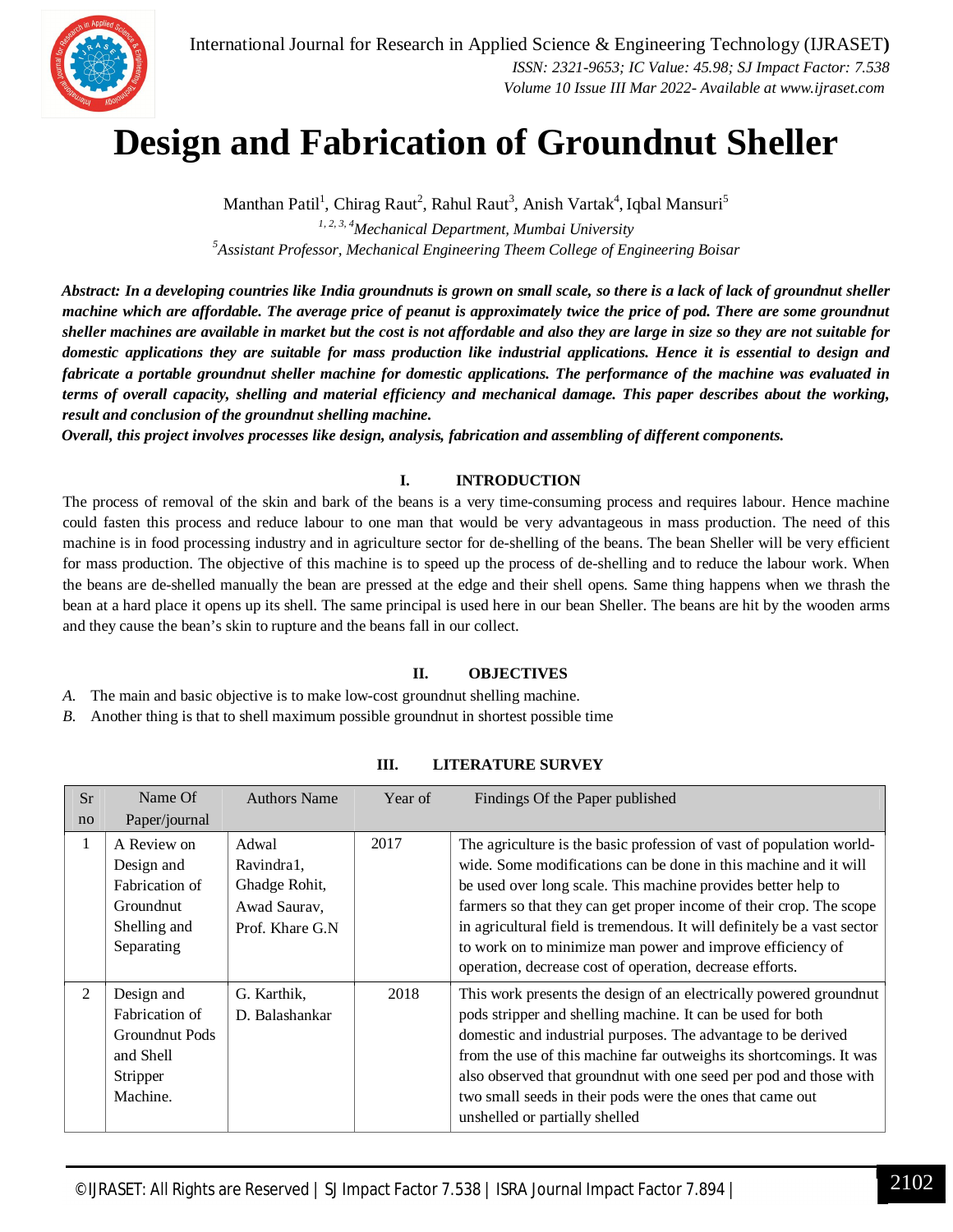

International Journal for Research in Applied Science & Engineering Technology (IJRASET**)**

 *ISSN: 2321-9653; IC Value: 45.98; SJ Impact Factor: 7.538 Volume 10 Issue III Mar 2022- Available at www.ijraset.com*

| 3 | Groundnut              | Mani1<br>P.<br>A. | 2021 | The main importance of this project is as this machine is battery    |  |  |
|---|------------------------|-------------------|------|----------------------------------------------------------------------|--|--|
|   | Peeling Shelling       | Manish<br>Kumar,  |      | operated it can be directly transported to the groundnut farms and   |  |  |
|   | Machine                | Krishna           |      | can be operated without an external electric supply which is not     |  |  |
|   |                        | Karthick          |      | available at most of the farms. Proper evaluation of the design will |  |  |
|   |                        |                   |      | be performed and created something even better instead of simply     |  |  |
|   |                        |                   |      | manually operated operations. Finally, we conclude that atomizing    |  |  |
|   |                        |                   |      | machines is a better option to use farmer instead of manually        |  |  |
|   |                        |                   |      | operated. The demands atomize shelling machine of farmers &          |  |  |
|   |                        |                   |      | other customers will be also considered while designing.             |  |  |
| 4 | Design<br>&            | Tushar Walke1,    | 2017 | The cost of the machine is less and if the farmer buys this machine, |  |  |
|   | Fabrication<br>of      | Praful Gadge,     |      | farmer can recover the invested money back. By using this            |  |  |
|   | Groundnut              | Ganesh Gohate,    |      | machine problem of the labour crises can be reduced. Comparing       |  |  |
|   | Sheller Machine        | Ritesh Banpurkar  |      | with manual harvesting only one labour is required. It makes the     |  |  |
|   |                        |                   |      | process faster hence reduces most of the shelling time and labour    |  |  |
|   |                        |                   |      | cost. This machine is helpful for both small and big farms.          |  |  |
| 5 | Design<br>and          | Kulbhushan<br>M.  | 2017 | Based on it is concluded that, the pedal operated groundnut          |  |  |
|   | Fabrication<br>of      | Shejole1,         |      | decorticator machine is better option to use farmer instead of hand  |  |  |
|   | Operated<br>Pedal      | Nitin B. Borkar,  |      | operated. The machine is pedal operated so that there is no energy   |  |  |
|   | Groundnut              | Abhijit<br>M.     |      | consumption which wills helps to reduce the cost of productions.     |  |  |
|   | Decorticator<br>Bobade |                   |      | This machine also saves time and manpower. If we go on               |  |  |
|   | Machine                |                   |      | continuous work, we got a higher output in very short time. The      |  |  |
|   |                        |                   |      | operating procedure of this system is very simple, so there is no    |  |  |
|   |                        |                   |      | skill labour required to operate a machine.                          |  |  |

#### **IV. DESIGN METHODOLOGY**

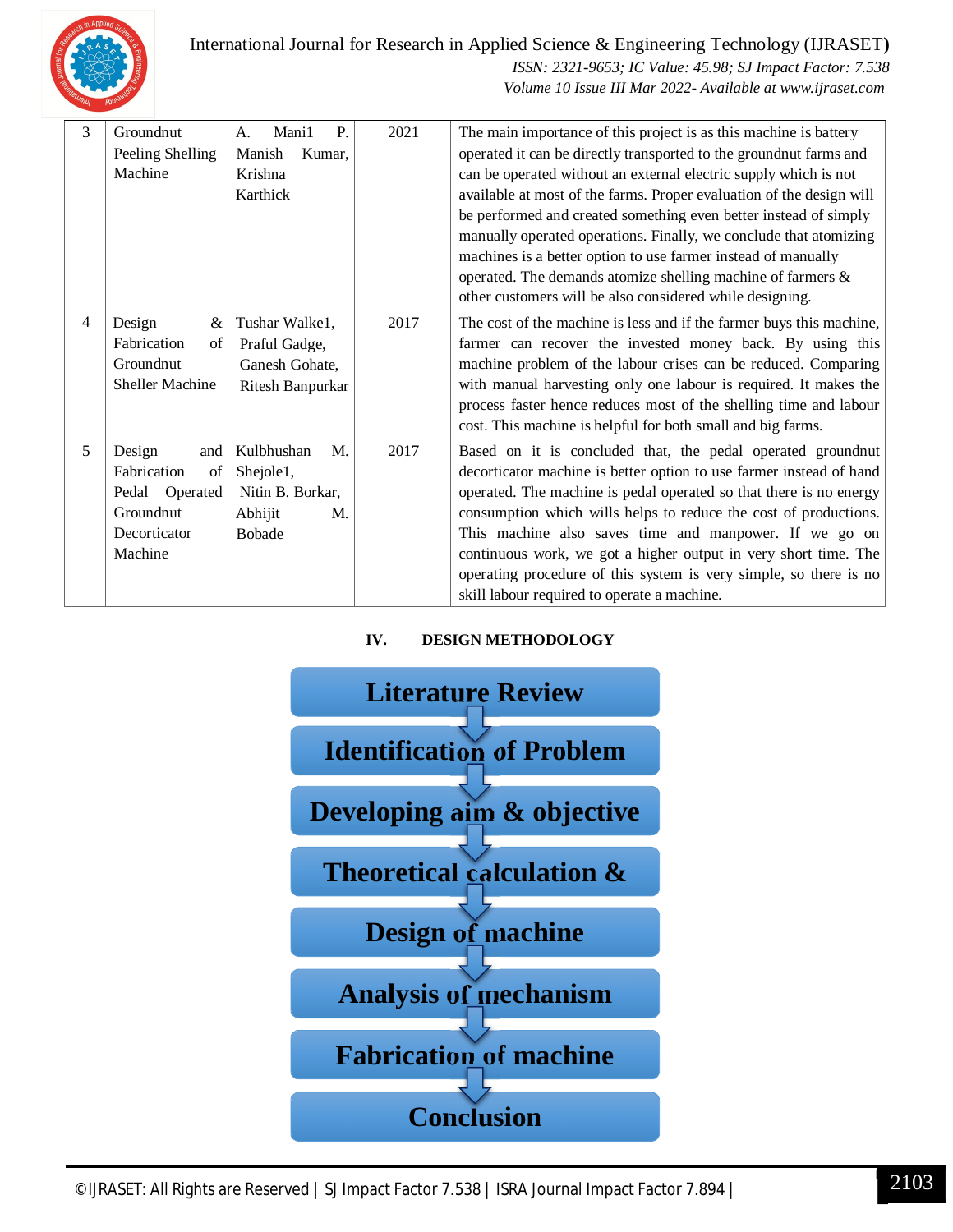

International Journal for Research in Applied Science & Engineering Technology (IJRASET**)**

 *ISSN: 2321-9653; IC Value: 45.98; SJ Impact Factor: 7.538 Volume 10 Issue III Mar 2022- Available at www.ijraset.com*

#### **V. RESULTS AND CALCULATION**

The sample of a readings are recorded. Five tests are conducted each of them consists of one Kg of groundnuts. Each of test conducted at a same speed. Approximately 72% groundnuts are shelled. The shelled groundnuts are collected in a drawer among with some small size pods. In shelled groundnuts damaged and undamaged peanuts are separated for calculating efficiencies.

| Sr. No.        | Total wt. of | Wt. of shelled | Wt. of        | Wt. of damaged | Time for     |
|----------------|--------------|----------------|---------------|----------------|--------------|
|                | groundnut in | ground nut in  | undamaged     | groundnut in   | shelling     |
|                | Kg.          | Kg             | ground nut in | Kg             | operation in |
|                | (Qt)         | (Qs)           | Kg            | (Qd)           | seconds      |
|                |              |                | (Qu)          |                | (Tm)         |
|                |              | 0.75           | 0.55          | 0.195          | 30           |
| 2              |              | 0.74           | 0.56          | 0.175          | 30           |
| 3              |              | 0.7            | 0.51          | 0.187          | 30           |
| $\overline{4}$ |              | 0.72           | 0.54          | 0.179          | 30           |
| 5              |              | 0.73           | 0.54          | 0.186          | 30           |
| Total          | 5            | 3.61           | 2.66          | 0.922          | 150          |
| Average        |              | 0.722          | 0.532         | 0.184          | 30           |

**Shelling Efficiency**(%) =  $\frac{Qs}{Qt} \chi$ 100 =  $\frac{0.722}{1}$  $\frac{x_{22}}{1}$  x 100 = 72.2%

**Material Efficiency(%)** =  $\frac{Qu}{(Qu+Qd)} \chi$ 100 =  $\frac{0.532}{(0.532+0.532)}$  $\frac{0.332}{(0.532+0.184)}$   $x100 = 74\%$ 

**Mechanical Damage(%)** =  $\frac{Qd}{(Qu+Qd)} \chi$ 100 =  $\frac{0.184}{(0.532+0.164)}$  $\frac{0.184}{(0.532+0.184)}$   $x100 = 25.07\%$ 

**Overall Capacity(Kg/h)** =  $\frac{\text{Qs}}{\text{Tm}} = \frac{0.722}{0.0083}$  $\frac{0.722}{0.0083}$  = 87Kg/h

#### **DESIGN MODEL**

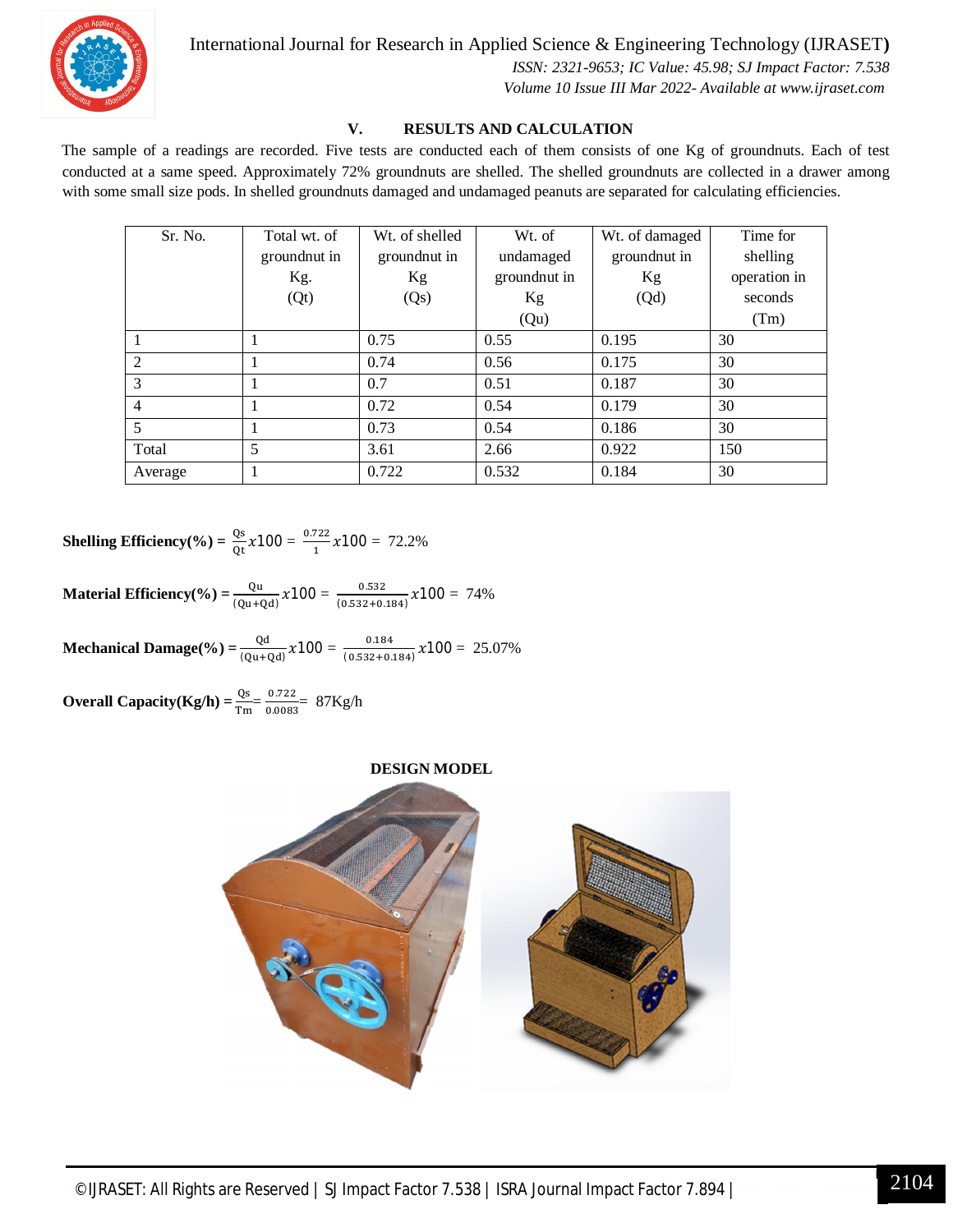

International Journal for Research in Applied Science & Engineering Technology (IJRASET**)**

 *ISSN: 2321-9653; IC Value: 45.98; SJ Impact Factor: 7.538 Volume 10 Issue III Mar 2022- Available at www.ijraset.com*

#### **VI. CONCLUTION**

#### *A. Reduction in Size*

The overall size of the unit fabricated is smaller than the one which are commercially available in the market. The dimensions this of the machine are 1117.6x762 mm (44" x 30"). Upon calculating the area occupied by the machine it comes out as  $851611.2mm^2$ . The dimensions of the machine available in the market is about 1150x762 mm. The machine can be made even more compact by reducing the free space in the body and drum. However, reduction in the free space will make the maintenance and cleaning of the machine harder. Also adding of the accessories like a gear box, shaker or blower and changing the mesh (drum net) will be harder.

#### *B. Reduction in Weight*

The project is light in weight as it is built from wood. Using high quality steel would have increased the weight as well as the cost of the machine. Also the mechanism which includes the drum and the planks are made from wood which not only reduces the weight, but it also reduced the direct forced and centrifugal forced acting on the shaft which also helps in the reduction of vibrations.

#### *C. Reduction in Cost*

The overall cost of the fabricated project is around Rs. 13000 whereas the average cost of the machines available in the market ranges from Rs. 15,000 to Rs. 50,000. The lower power motor, the wooden body and drum are some of the factors which help in major cost cutting of the overall cost of the project both in terms of material cost and machining cost.

#### *D. Power Saving*

The motor used in the project is a 0.5 hp (0.37 KW) 1440 rpm motor whereas most of the machines in the market uses around 1.1 to 2.2KW. It reduces the power consumption. The motor is able to drive the mechanism as it is light in weight. Also higher power motors are costly and bulky that is it adds in more weight to the machine. Using a higher RPM motor would lead to the mechanism rotating at much higher RPM producing un-necessary sound and vibration.

#### **VII. FUTURE SCOPE**

The groundnut sheller can be modified with various attachments and changes in the components to increase the efficiency and for maximum output conveniently. These changes would increase the cost of the machine but also increasing the efficiency and can avail new featuresto the machine A few of the attachments/modifications are as follows:

#### *A. Blower*

A process for removing the skins from the bean comprises:

Loading the beansin the de-shelling chamber

Rotating the de-shelling chamber and the arms inside on the shaft that will hit the beans and the beans will fall down and if some of the skins fall down, it will get collected in the draw.

To avoid the skins of the beans to get collected in the drawer a blower should be installed so that the peeled skins of the beans are blown away and would be expelled from the rear side ofthe machine.

#### *B. Automatic Pouch Packing*

This machine can be attached to the Bean Sheller and the beans could be packed and sealed directly which will increase the productivity and the time will be saved. This machine should be installed just before the unloading drawer where the beans would fall after passing the mesh. The beans would be packed and sealed in plastic bags and can be sent straight for sales in the market or it can even be frozen to increase its life.

#### *C. Solar Driven Motor*

Motor installed on the machine could be driven by solar panels increasing the efficiency much and would eliminate the wastage of electricity but these installments could be expensive causing high initial costs. The solar panels would be installed and would set onthe open field which would simply generate electricity giving power to the motor.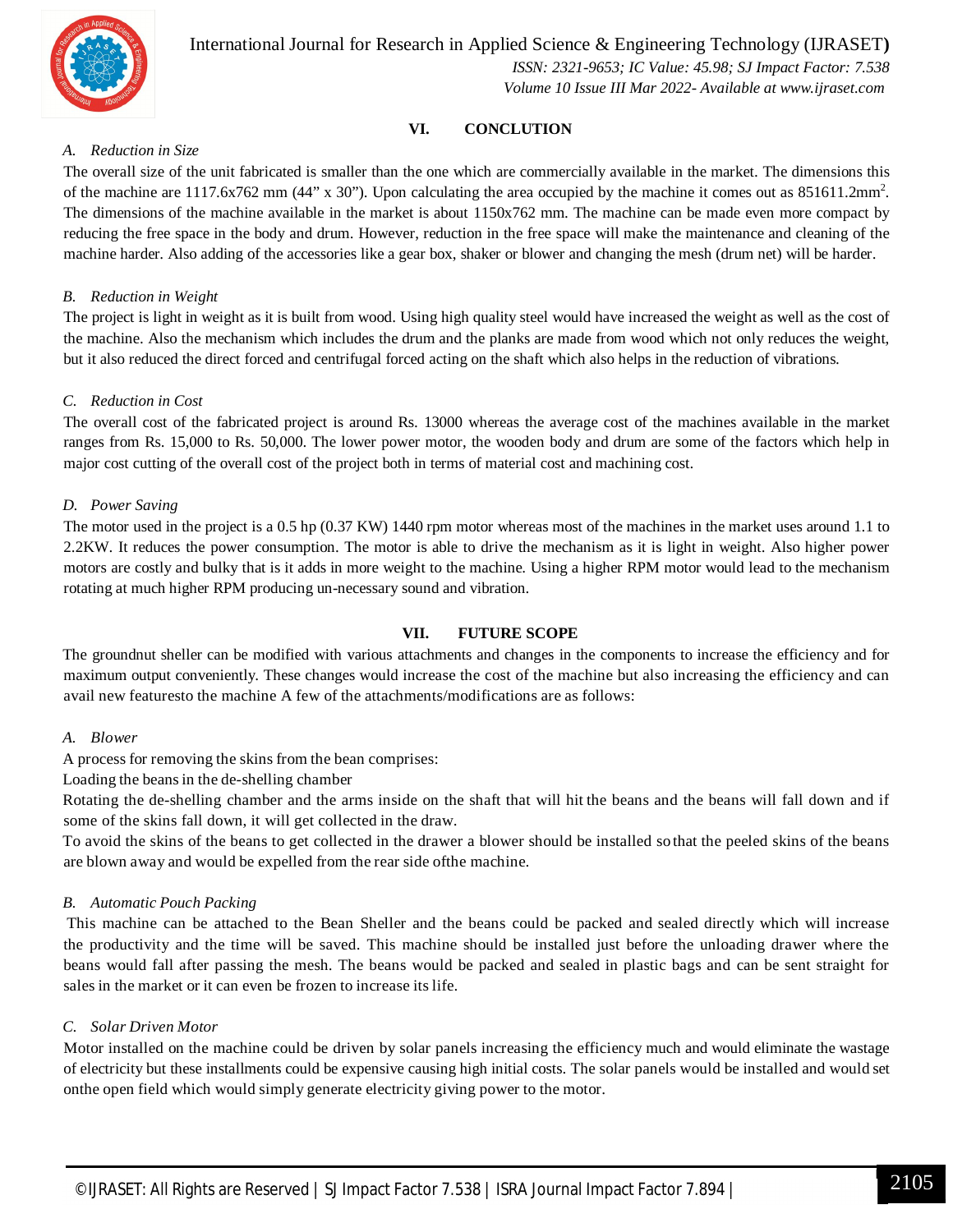

International Journal for Research in Applied Science & Engineering Technology (IJRASET**)**  *ISSN: 2321-9653; IC Value: 45.98; SJ Impact Factor: 7.538*

 *Volume 10 Issue III Mar 2022- Available at www.ijraset.com*

#### *D. Replaceable Mesh*

The mesh of the de-shelling chamber and the sliding mesh provided in the machine should be made replaceable so that different kinds of beans and nuts can be loaded. This would increase make the machine more flexible and would be used for many other beans,nuts, etc.

#### **REFERENCES**

- [1] Ashish S. Raghtate and Dr. C. C. (anda,DzDesign Consideration of Groundnut Sheller machinedz. Department Of Mechanical Engineering, KDK College of Engineering, Nagpur. International Journal of Innovative Research in Science And Technology// Vol.01 Issue 1//September 2014//ISSN (online) 2349-6010.
- [2] Ikechukwu Celestine Ugwuoke, Olawale James Okegbile and )bukun Blessing )kechukwu, DzDesign and Fabrication of Groundnut Shelling and Separating Machinedz. )nternational Journal of Enigeneering Science Invention//ISSN (online):2319-6734//ISSN (Print):2319-6726//www.ijesi.org//Vol. 03//Issue 04// April 2014//PP.60-66.
- [3] Santosh Mangave and Bhagyesh Deshmukh, DzDesign of Portable Groundnut Sheller Machinedz. Department of mechanical engineering, WIT, Solapur. International Journal of Mechanical Engineering and Information Technology// Vol.03 Issue 04// April//Page No: 1125-1129//ISSN-2348-196x
- [4] Oladeji Akanni Ogunwole "Design, Fabrication and Testing of A (Manually and Electrically Operated) Roasted Groundnut Decorticating Machine" Food Science and Quality Management www.iiste.org ISSN 2224-6088 (Paper) ISSN 2225-0557 (Online) Vol.14, 2013
- [5] Engr Aminu ,Ezekiel Usman Jabba, "DESIGN CONSTRUCTION AND EVALUATION OF GROUNDNUT SHELLING MACHINE PEDAL OPERATED" EPRA International Journal of Research and Development (IJRD) Volume: 5 | Issue: 9 | September 2021
- [6] Tushar Walke1, Praful Gadge2, Ganesh Gohate3, Ritesh Banpurkar4, "Design & Fabrication of Groundnut Sheller Machine" International Research Journal of Engineering and Technology (IRJET) e-ISSN: 2395 -0056 Volume: 04 Issue: 03 | Mar -2017
- [7] Z Iqbal1, G Jowowasito1, Darmanto1, M Lutfi1, F I Wardani1, R A Lubis1, L B Siahaan1 and I Hidayah1,Published under licence by IOP Publishing Ltd "Designing small-medium scale groundnut" IOP Conference Series: Earth and Environmental Science, Volume 230, International Conference on Green Agroindustry and Bioeconomy 18–20 September 2018, Universitas Brawijaya, East Java IndonesiaCitation Z Iqbal et al 2019 IOP Conf. Ser.: Earth Environ. Sci. 230 012013
- [8] Ikechukwu Celestine Ugwuoke , 2,Olawale James Okegbile 3,Ibukun Blessing Ikechukwu, "Design and Fabrication of Groundnut Shelling and Separating Machine" International Journal of Engineering Science Invention ISSN (Online): 2319 – 6734, ISSN (Print): 2319 – 6726 www.ijesi.org Volume 3 Issue 4 April 2014ǁ PP.60-66
- [9] R. Bhalavignesh1,L. Arjunan1, B. S. Arunkumarrao1, G.Arun1,S.P.Vinayagam Mohanavel "Modelling and Fabrication of Groundnut Separating Machine" INTERNATIONAL RESEARCH JOURNAL OF AUTOMOTIVE TECHNOLOGY (IRJAT) http://www.mapletreejournals.com/index.php/IRJATReceived 15July2019 ISSN 2581-5865 Accepted 20August2019 2019; 2(5); 1-7Published online 25 September2019
- [10] E. Gu¨zel a,\*, \_ I.D. Akc¸ali b , H. Mutlu c , A. \_ Ince a "Research on the fatigue behavior for peanut shelling" Journal of Food Engineering 67 (2005) 373–378 Received 20 October 2003; accepted 26 April 2004
- [11] Bello Benjamin1 , Engr. Prof A. Tokan2 and Prof. J. D. Jiya3, "Design and Fabrication of an Automated Groundnut Threshing Machine" INTERNATIONAL RESEARCH JOURNAL OF AUTOMOTIVE TECHNOLOGY Vol. 9(34), Oct. 2019, PP. 4383-4400
- [12] G. Karthik#1 , D. Balashankar#2, G. Rambabu#3 , B. Nagabhushanam#4 , Lvs Akhil#5 , A. Lakshumu Naidu,"Design and Fabrication of Groundnut Pods and Shell Stripper" International Journal of Engineering Trends and Technology (IJETT) – Volume 58 Issue 2 – April 2018
- [13] Adwal Ravindra1, Ghadge Rohit2, Awad Saurav3 , Prof. Khare G.N "A Review on Design and Fabrication of Groundnut Shelling and Separating Machine" International Research Journal of Engineering and Technology (IRJET) e-ISSN: 2395-0056 Volume: 04 Issue: 10 | Oct -2017
- [14] Wangette Isaac S., Nyaanga Daudi M., Njue Musa R "Influence of Groundnut and Machine Characteristics on Motorised Sheller Performance" American Journal of Agriculture and Forestry 2015; 3(5): 178-191 Published online August 20, 2015 (http://www.sciencepublishinggroup.com/j/ajaf)
- [15] ANTHONY UNUIGBE, HENRY UNUIGBE, EDDY AIGBOJE, PAUL UGBOYA, "Design and Development of Beans (Phaseolus Vulgaris) Shelling Machine" Innovative Systems Design and Engineering www.iiste.org ISSN 2222-1727 (Paper) ISSN 2222-2871 (Online) Vol.8, No.1, 2017